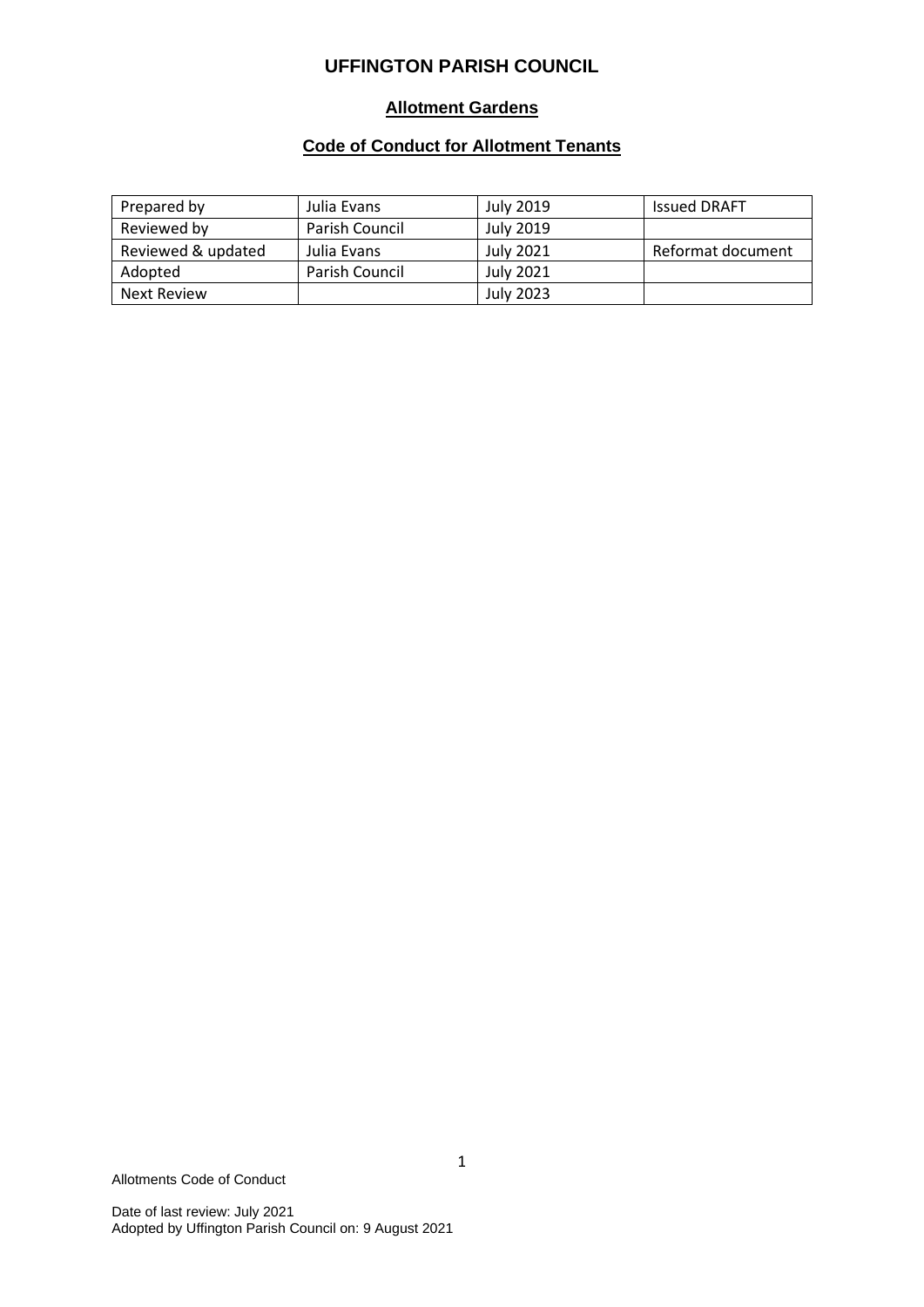## **Allotment Gardens**

# **Code of Conduct for Allotment Tenants**

This document introduces a simple and straightforward Code of Conduct ("the Code").

The Allotment Gardens site is owned by Uffington Parish Council ('the Council') and plots are let on an annual renewable tenancy agreement ("the Agreement"), to which is annexed a Plot Inspections Policy ("the Policy"), a sample of which can be viewed on the Council website, here:<https://www.uffington.net/parish-council/services-we-offer/allotments/>

The rent is reviewed annually by the Council prior to the renewal of all agreements.

In the event of any conflict with the Agreement, the terms of the Agreement shall take priority.

## **The Code**

#### **1. Introduction**

1.1 This Code covers matters not included in the Agreement and should be read in conjunction with the Agreement.

### **2. Uffington Allotment Tenants Association ("the Association")**

- 2.1 All tenants automatically become members of the Association, which is responsible to the Council for the administration of the allotments. The Association's officers comprise a minimum of 3 people:
	- a) Chair
	- b) Vice Chair
	- c) A member of the Council (who may also be the Chair or Vice Chair)
	- d) Secretary and Treasurer.
- 2.2 The Officers of the Association will comprise of volunteers from amongst the tenants, with the exception of the member of the Council and the Secretary and Treasurer, who will be the Clerk to the Council.
- 2.3 Should there be more than one candidate for the other posts, the Clerk will conduct a secret ballot by e-mail. Should there be any queries about the result, the matter will be referred to the Chair of the Council, (or the Vice Chair if the Chair is an allotment tenant), whose decision will be final.
- 2.4 The Council does not hold any specific funds for expenditure on the allotments. The rent covers only the basic upkeep of the communal areas and the insurance premiums (see below). The Association may raise their own funds and/or bid for grants from the Council as described in the [Council's Grants Policy](https://www.uffington.net/app/download/9626262/Grants+policy+January+2020.pdf) using the Council's Grant Application Form.

### **3. Plot Inspections**

3.1 All plots are liable for inspection twice yearly in early May and in early August, or as required if any plot appears to be neglected, in accordance with the Policy annexed to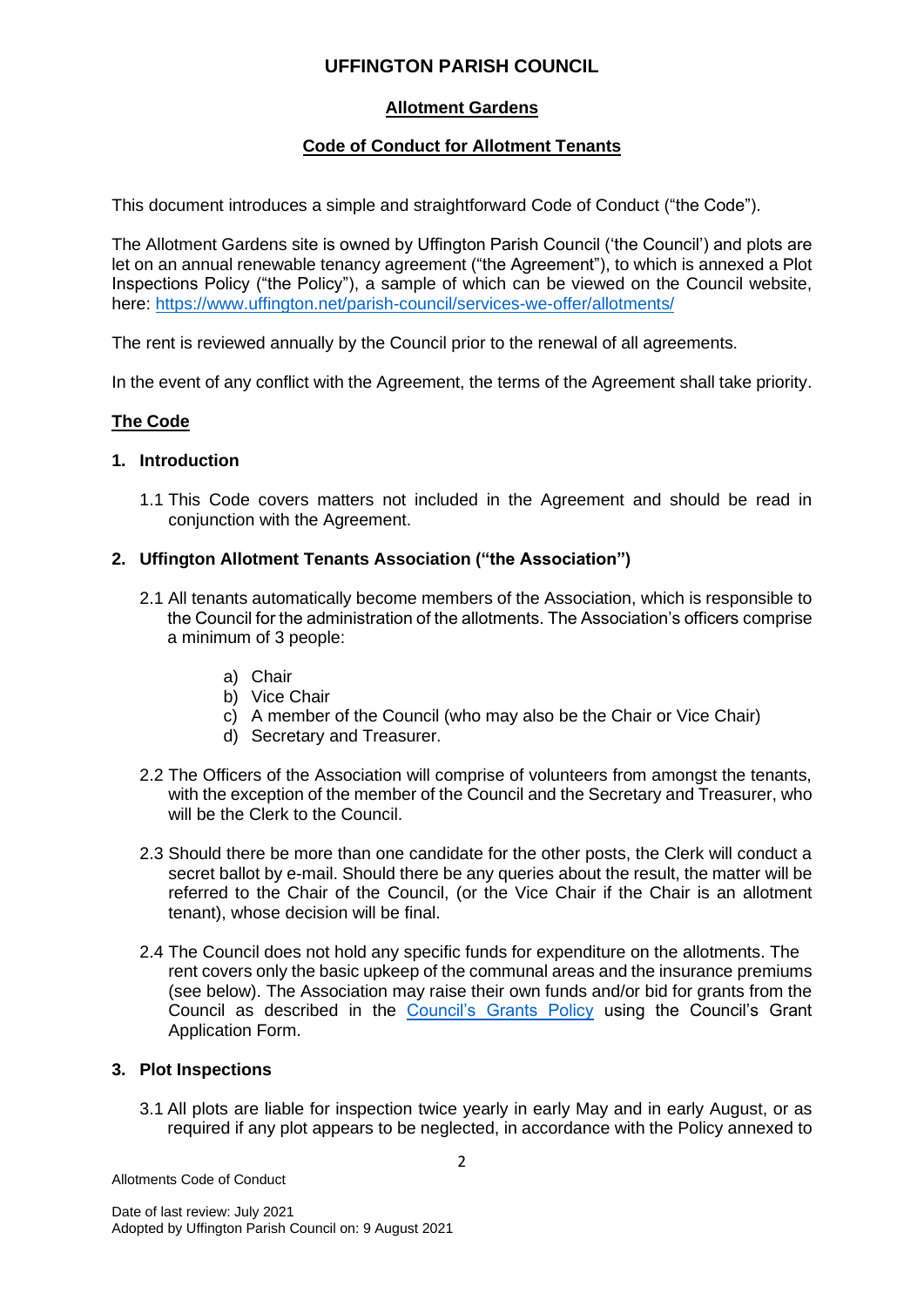### **Allotment Gardens**

## **Code of Conduct for Allotment Tenants**

the Agreement. Inspections will take place in order to check that tenants are fulfilling the basic requirements of cultivation and maintenance set out in the Agreement and a checklist will be used which matches these requirements. Inspections will be carried out by any two of the Association's officers or, if 2 officers are not available then by one officer and a volunteer from amongst the tenants (in either case "the Inspectors").

### **4. Safety on the Allotment Gardens.**

4.1 All tenants are reminded:

- a) To carry a mobile phone with them when on the Allotment Gardens, so that help may be summoned in the event of an accident or injury.
- b) That the nearest defibrillator is in the telephone box opposite the church.
- c) To ensure that all water containers on any plot have a cover, such that it is not possible for a child to gain access.
- d) That fires (see also 10 below) must not be left unattended.
- e) Children should not on come into the Allotment Gardens except under close supervision by a tenant or other permitted adult, are not allowed to roam off the plot of the tenant concerned and may not ride bicycles anywhere in the Allotment Gardens.
- f) Dogs are only permitted in the Allotment Gardens when being walked through on the designated footpath, must be kept on a lead at all times and are not permitted on any plot, the footpaths between or adjoining any plot nor the specific compost areas.

### 5 **Insurance**

5.1 The Council holds public liability insurance for the common areas (paths and borders) of the Allotments Gardens including any un-let plots. The insurance provided by the Association for all tenants is described in the Agreement. The membership fee for the National Allotments Society (NSALG) is paid by the Council, from the annual rent paid by tenants.

# **6 Parking**

6.1 Tenants may park on the small, grassed parking area adjacent to the footbridge at their own risk. If there is insufficient space, tenants are advised to park elsewhere, safely. Access to the footbridge must not be blocked as it is a public right of way (footpath). The parking area may be closed off in the winter months or during periods of heavy rain, to prevent damage.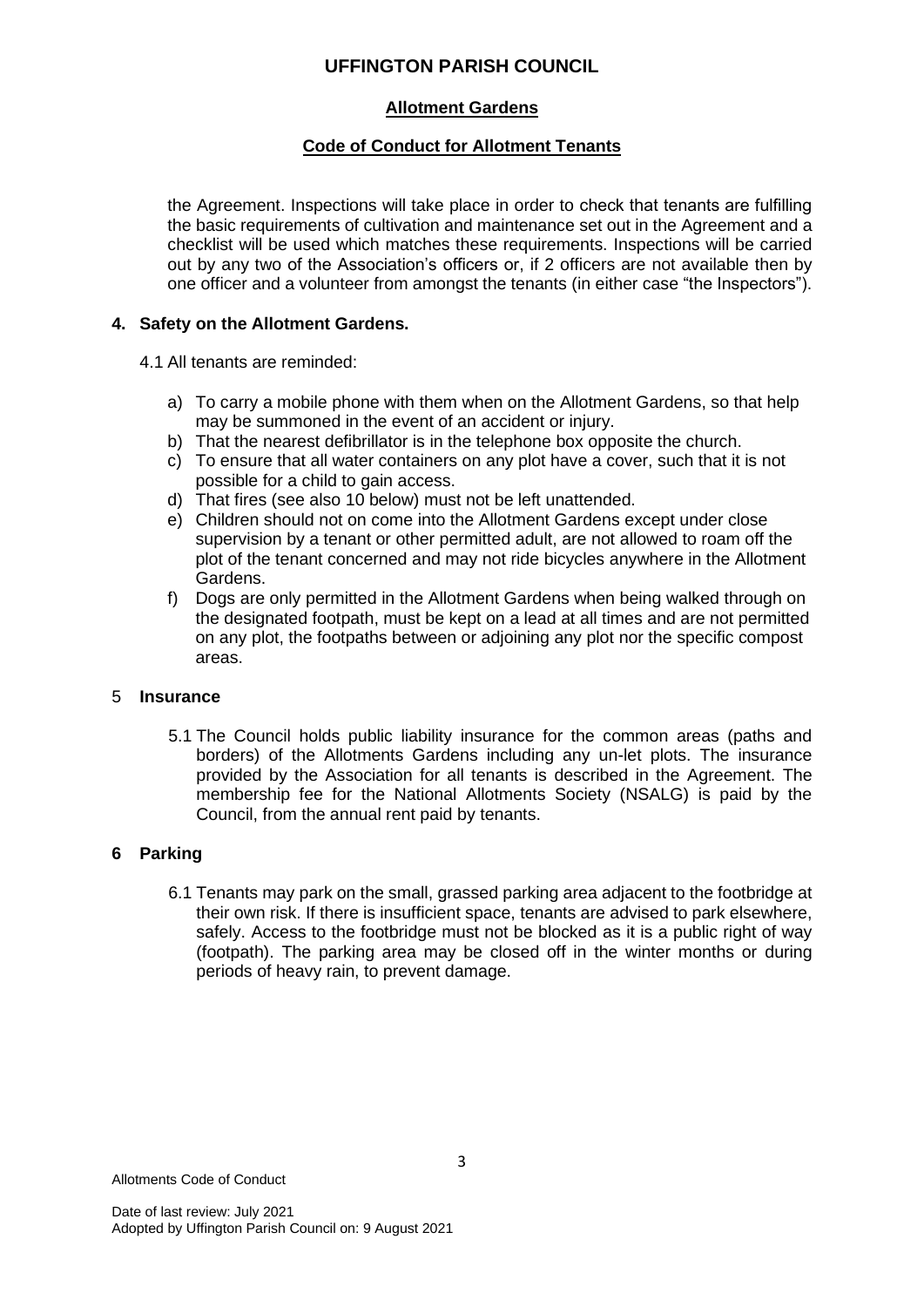### **Allotment Gardens**

### **Code of Conduct for Allotment Tenants**

### **7 Security**

7.1 When entering and leaving the allotments, please ensure that the gates are secured. All tools and equipment should be kept on the Tenant's plot and when not in use should be stored in such a way that they do not present a hazard to other users.

### **8 Rubbish**

8.1 Rubbish is not to be brought to or dumped anywhere on the Allotment Gardens site or on adjoining land. Tenants are expected to develop and maintain small composting areas on their own plots for vegetable rubbish. If that is inadequate, vegetable matter (only) may be placed on Plot 28 ("the Compost Plot"), which has been fenced for this purpose. No rubbish of any sort may be placed on the banks of the stream. Any nonvegetable rubbish should be removed from the Allotment Gardens and disposed of properly.

### **9 General Use of the Compost Plot**

9.1 When the Compost Plot is used tenants should use the side paths and throw their vegetable rubbish to the back of the Compost Plot, in order to extend its working life and to prevent obstacles to other tenants using the Compost Plot.

#### 10 **Bonfires**

10.1Fires shall be limited to burning small amounts of dry organic material from the Plot only and should only be sited on the tenant's plot and lit safely with due consideration to other tenants. Material should not be brought to the Allotments Gardens for the sole purpose of being incinerated. Tenants may not burn material that gives off noxious fumes, pollutes the soil or annoys other tenants or local inhabitants. Tenants must not leave fires unattended, must extinguish the fire if a nuisance arises or at the reasonable request of another tenant, and must ensure that it is fully extinguished before leaving the Allotment Gardens.

### **11 Grass Paths**

11.1The Council is responsible for mowing the area of grass between the fence on the south side of the Allotment Gardens and the allotments (including the footpath). The tenants are each primarily responsible for ensuring that the grass paths around their plot are kept mowed during the main growing season (April – September). Also in the interests of safety, tenants are responsible for keeping the path edges adjoining their plot in good order and responsible jointly with the tenants of adjacent plots for filling holes and depressions in the grass pathways adjacent to their plot. The Association may choose to enter into an informal goodwill arrangement with one or more of the tenants to cut the grass paths between and adjoining the plots in the interests of overall efficiency and safety. During the currency of any such arrangement the tenant's primary responsibility is discharged by such an arrangement. If any such arrangement